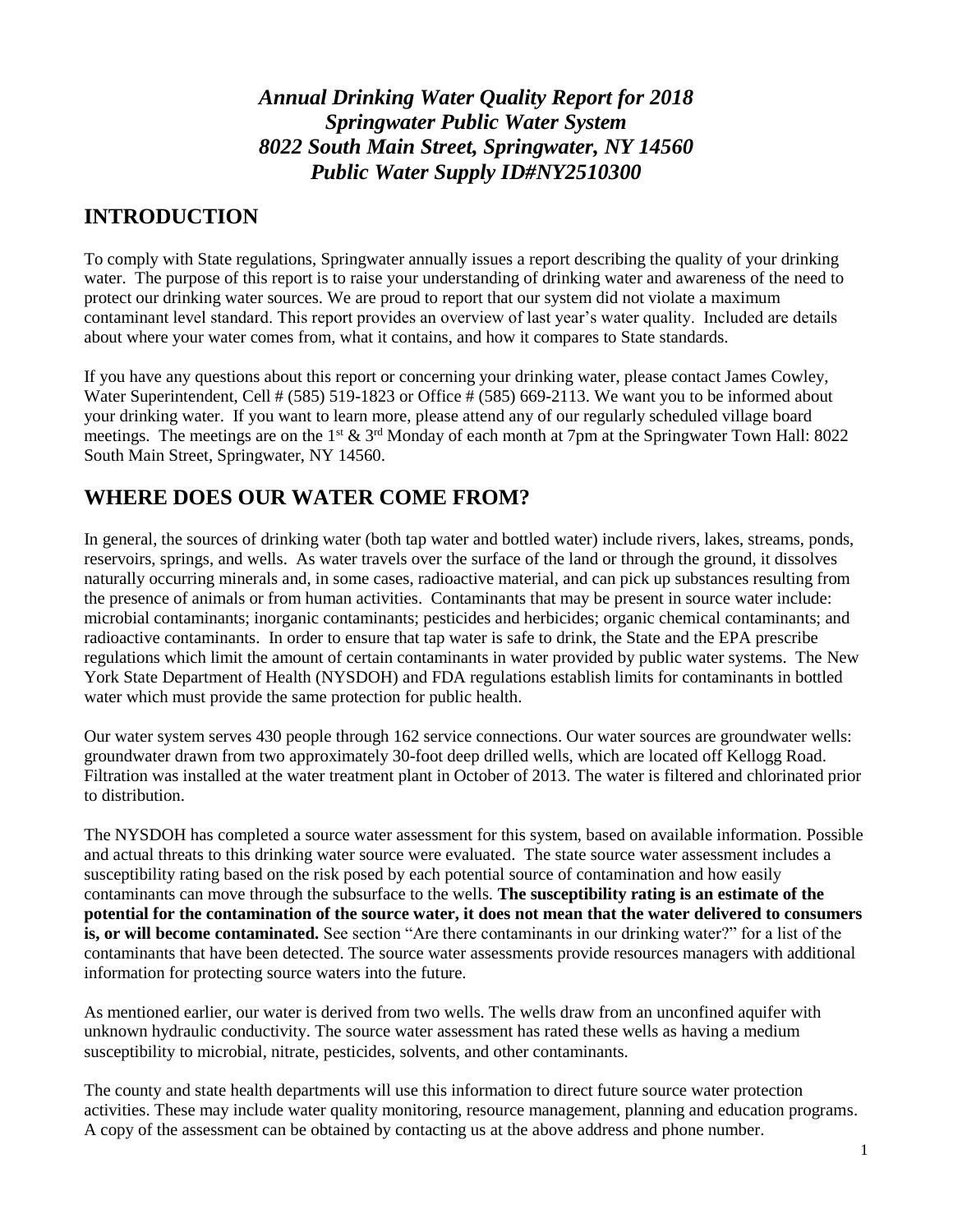# **ARE THERE CONTAMINANTS IN OUR DRINKING WATER?**

As the State regulations require, we routinely test your drinking water for numerous contaminants. These contaminants include: total coliform bacteria, turbidity, inorganic compounds, nitrate, lead and copper, volatile organic compounds, synthetic organic compounds, total trihalomethanes, haloacetic acids, and radionuclides. The table presented below depicts which compounds were detected in your drinking water. The State allows us to test for some contaminants less than once per year because the concentrations of these contaminants do not change frequently. Some of our data, though representative, are more than one year old.

It should be noted that all drinking water, including bottled drinking water, may be reasonably expected to contain at least small amounts of some contaminants. The presence of contaminants does not necessarily indicate that water poses a health risk. More information about contaminants and potential health effects can be obtained by calling the EPA's Safe Drinking Water Hotline (800-426-4791) or the Livingston County Department of Health (LCDOH) at (585) 243-7280 or (585) 335-1717.

| <b>Contaminant</b>                                        | <b>Violation</b><br>Yes/No | Date of<br><b>Sample</b> | <b>Level</b><br><b>Detected</b><br>(Avg/Max)<br>(Range) | <b>Unit of</b><br><b>Measure</b> | <b>MCLG</b>    | <b>Regulatory</b><br>Limit<br>(MCL,TT<br>or AL) | <b>Likely Source of</b><br><b>Contamination</b>                                                                       |  |  |
|-----------------------------------------------------------|----------------------------|--------------------------|---------------------------------------------------------|----------------------------------|----------------|-------------------------------------------------|-----------------------------------------------------------------------------------------------------------------------|--|--|
| Turbidity <sup>1</sup><br>Distribution Sample             | N <sub>0</sub>             | 5 days<br>per week       | $0.2$ (Avg)                                             | <b>NTU</b>                       | N/A            | 5 NTU                                           | Soil Runoff                                                                                                           |  |  |
| Turbidity <sup>1</sup> - After<br><b>Treatment Sample</b> | N <sub>0</sub>             | Daily                    | $0.1$ (Avg)                                             | <b>NTU</b>                       | N/A            | 1 NTU<br>(Monthly Avg)                          | Soil Runoff                                                                                                           |  |  |
| <b>Chlorine Residuals Measured in Distribution</b>        |                            |                          |                                                         |                                  |                |                                                 |                                                                                                                       |  |  |
| <b>Chlorine Residual</b>                                  | N <sub>o</sub>             | Monthly                  | Range<br>$(1.08 - 1.35)$                                | mg/L                             | N/A            | $MRDL=4.0$                                      | Water additive used to<br>control microbes                                                                            |  |  |
| <b>Inorganic Chemicals (IOCs)</b>                         |                            |                          |                                                         |                                  |                |                                                 |                                                                                                                       |  |  |
| Nitrate                                                   | N <sub>0</sub>             | 2/05/18                  | 0.36                                                    | mg/L                             | 10             | $MCL=10$                                        | Runoff from fertilizer use;<br>Leaching from septic<br>tanks, sewage, erosion of<br>natural deposits                  |  |  |
| Chloride                                                  | N <sub>o</sub>             | 2/05/18                  | 44                                                      | mg/L                             | N/A            | $MCL=250$                                       | Naturally occurring or<br>indicative of road salt<br>contamination.                                                   |  |  |
| Sodium                                                    | N <sub>0</sub>             | 2/05/18                  | 23 <sup>4</sup>                                         | mg/L                             | $<$ 20         | See footnote<br>below.                          | Naturally occurring; road<br>salt; water softeners;<br>animal waste.                                                  |  |  |
| Barium                                                    | N <sub>0</sub>             | 9/19/18                  | 0.049                                                   | mg/L                             | $\overline{c}$ | $MCL=2$                                         | Erosion of natural<br>deposits; discharge of<br>drilling wastes                                                       |  |  |
| Chloroform                                                | N <sub>0</sub>             | 9/19/18                  | 1.5                                                     | $\text{ug/L}$                    | N/A            | $80^{3}$                                        | By-product of drinking<br>water chlorination                                                                          |  |  |
| Bromodichloro-<br>methane                                 | N <sub>0</sub>             | 9/19/18                  | 2.3                                                     | $\text{ug/L}$                    | N/A            | 80 <sup>3</sup>                                 | By-product of drinking<br>water chlorination                                                                          |  |  |
| Dibromochloro-<br>methane                                 | N <sub>o</sub>             | 9/19/18                  | 2.6                                                     | ug/L                             | N/A            | 80 <sup>3</sup>                                 | By-product of drinking<br>water chlorination                                                                          |  |  |
| <b>Bromoform</b>                                          | N <sub>0</sub>             | 9/19/18                  | 0.8                                                     | ug/L                             | N/A            | 80 <sup>3</sup>                                 | By-product of drinking<br>water chlorination                                                                          |  |  |
| <b>Lead and Copper</b>                                    |                            |                          |                                                         |                                  |                |                                                 |                                                                                                                       |  |  |
| Lead                                                      | N <sub>0</sub>             | 9/6/17                   | $1.54^{2}$<br>$ND-1.6$                                  | $\text{ug/L}$                    | $\overline{0}$ | $AI = 15$                                       | Corrosion of household<br>plumbing and erosion of<br>natural deposits                                                 |  |  |
| Copper                                                    | N <sub>0</sub>             | 9/6/17                   | 0.0818 <sup>2</sup><br>0.046-0.095                      | mg/L                             | $\overline{0}$ | $AI = 1.3$                                      | Corrosion of household<br>plumbing systems and<br>erosion of natural deposits,<br>leaching from wood<br>preservatives |  |  |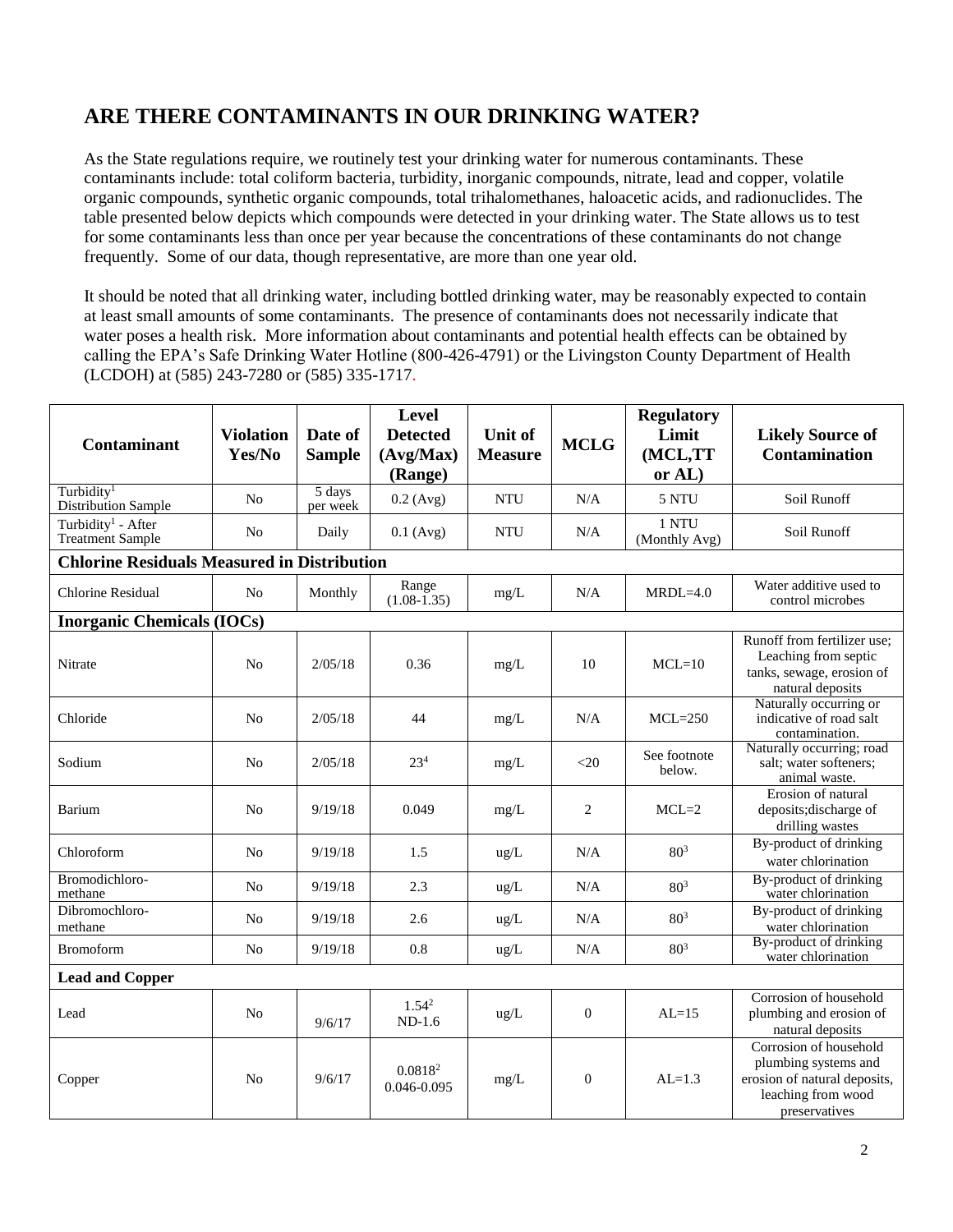| <b>Radioactive Contaminants</b>                                                                                                                   |                |             |           |       |     |    |                            |
|---------------------------------------------------------------------------------------------------------------------------------------------------|----------------|-------------|-----------|-------|-----|----|----------------------------|
| Radium-228                                                                                                                                        | N <sub>o</sub> | 9/19/16     | $0.0\,$   | pCi/L | 0   |    | Decay of natural deposits  |
|                                                                                                                                                   |                |             | $(+-3.6)$ |       |     |    | and man-made emissions     |
| Gross Alpha                                                                                                                                       | N <sub>0</sub> | 9/19/16     | $0.0\,$   | pCi/L |     | 15 | Decay of natural deposits  |
|                                                                                                                                                   |                |             | $(+-9.3)$ |       |     |    | and man-made emissions     |
| Disinfection Byproducts <sup>5</sup>                                                                                                              |                |             |           |       |     |    |                            |
|                                                                                                                                                   |                |             |           |       |     |    | By-products of drinking    |
| <b>Total Trihalo-methanes</b>                                                                                                                     | N <sub>o</sub> | $8/22/17^5$ | 52        | ug/L  | N/A | 80 | water chlorination needed  |
| (TTHMs)                                                                                                                                           |                |             |           |       |     |    | to kill harmful organisms. |
|                                                                                                                                                   |                |             |           |       |     |    |                            |
| Haloacetic Acids                                                                                                                                  | N <sub>0</sub> | $8/22/17^5$ | 15        | ug/L  | N/A | 60 | By-product of drinking     |
| (HAA5)                                                                                                                                            |                |             |           |       |     |    | water chlorination         |
| <b>Long Term 2 Enhanced Surface Water Treatment Rule</b>                                                                                          |                |             |           |       |     |    |                            |
| E. coli is a bacteria present in varying concentrations in many surface waters and is removed/inactivated through a combination of filtration and |                |             |           |       |     |    |                            |
| <b>TO A LAGE LAND LONG LONG HOLD LONG LONG HOLD LONG HOLD LONG HOLD LONG HOLD LONG HOLD LONG HOLD LONG HOLD LONG</b>                              |                |             |           |       |     |    |                            |

disinfection. From October, 2017 through September, 2018 samples were collected every two weeks as part of a special sampling plan. Samples were collected from pretreated (raw) water from the system's water source. The samples were part of the Long Term 2 Enhanced Surface Water Treatment Rule (LT2ESWTR), whose purpose was to improve control of cryptosporidium in source water. These samples represent *E. coli* levels in the **raw** water and **not** water that has been filtered and treated at our water treatment plant. The results are below.

| Escherichia coli<br>(E. coli) | $ -$<br>N0 | Every<br>two<br>weeks | $\boldsymbol{0}$ | cfu/100mL |  | rearly average<br>over 100 | Naturally present in the<br>environment |
|-------------------------------|------------|-----------------------|------------------|-----------|--|----------------------------|-----------------------------------------|
|-------------------------------|------------|-----------------------|------------------|-----------|--|----------------------------|-----------------------------------------|

(1) Turbidity is a measure of the cloudiness of the water. We monitor it because it is a good indicator of water quality. High turbidity can hinder the effectiveness of disinfectants.

- (2) The level presented represents the  $90<sup>th</sup>$  percentile of the 5 sites tested. A percentile is a value on a scale of 100 that indicates the percent of a distribution that is equal to or below it. The  $90<sup>th</sup>$  percentile is equal to or greater than 90% of the lead and copper values detected at your water system. In this case, five samples were collected at your water system and the 90<sup>th</sup> percentile value was the average of the two highest results. The action level for lead or copper was not exceeded at any of the sites tested.
- (3) The total of chloroform, bromodichloromethane, dibromochloromethane and bromoform must not exceed 80 ug/L.
- (4) Water containing more than 20 mg/L of sodium should not be used for drinking by people on severely restricted sodium diets. Water containing more than 270 mg/L of sodium should not be used for drinking by people on moderately restricted sodium diets.
- (5) The 2018 Disinfection Byproducts samples were missed. Therefore, 2017 sample data is used for compliance.

#### **DEFINITIONS:**

*Nephelometric Turbidity Unit (NTU***):** A measure of the clarity of water. Turbidity in excess of 5 NTU is just noticeable to the average person.

90<sup>th</sup> Percentile Value: The values reported for lead and copper represent the 90<sup>th</sup> percentile. A percentile is a value on a scale of 100 that indicates the percent of a distribution that is equal to or a greater than 90% of the lead and copper values detected at your water system.

*Maximum Contaminant Level (MCL)*: The highest level of a contaminant that is allowed in drinking water. MCLs are set as close to the MCLGs as feasible.

*Maximum Contaminant Level Goal (MCLG)*: The level of a contaminant in drinking water below which there is no known or expected risk to health. MCLGs allow for a margin of safety.

*Maximum Residual Disinfectant Level (MRDL)*: The highest level of a disinfectant allowed in drinking water. There is convincing evidence that addition of a disinfectant is necessary for control of microbial contaminants. *Action Level (AL)*: The concentration of a contaminant which, if exceeded, triggers treatment or other requirements which a water system must follow.

*Colony forming unit(cfu)* : Measurement of a colony of cells

*Treatment Technique (TT)*: A required process intended to reduce the level of a contaminant in drinking water. *Non-Detects (ND)*: Laboratory analysis indicates that the constituent is not present.

*Milligrams per liter (mg/l)*: Corresponds to one part of liquid in one million parts of liquid (parts per million ppm).

*Micrograms per liter (ug/l)*: Corresponds to one part of liquid in one billion parts of liquid (parts per billion ppb).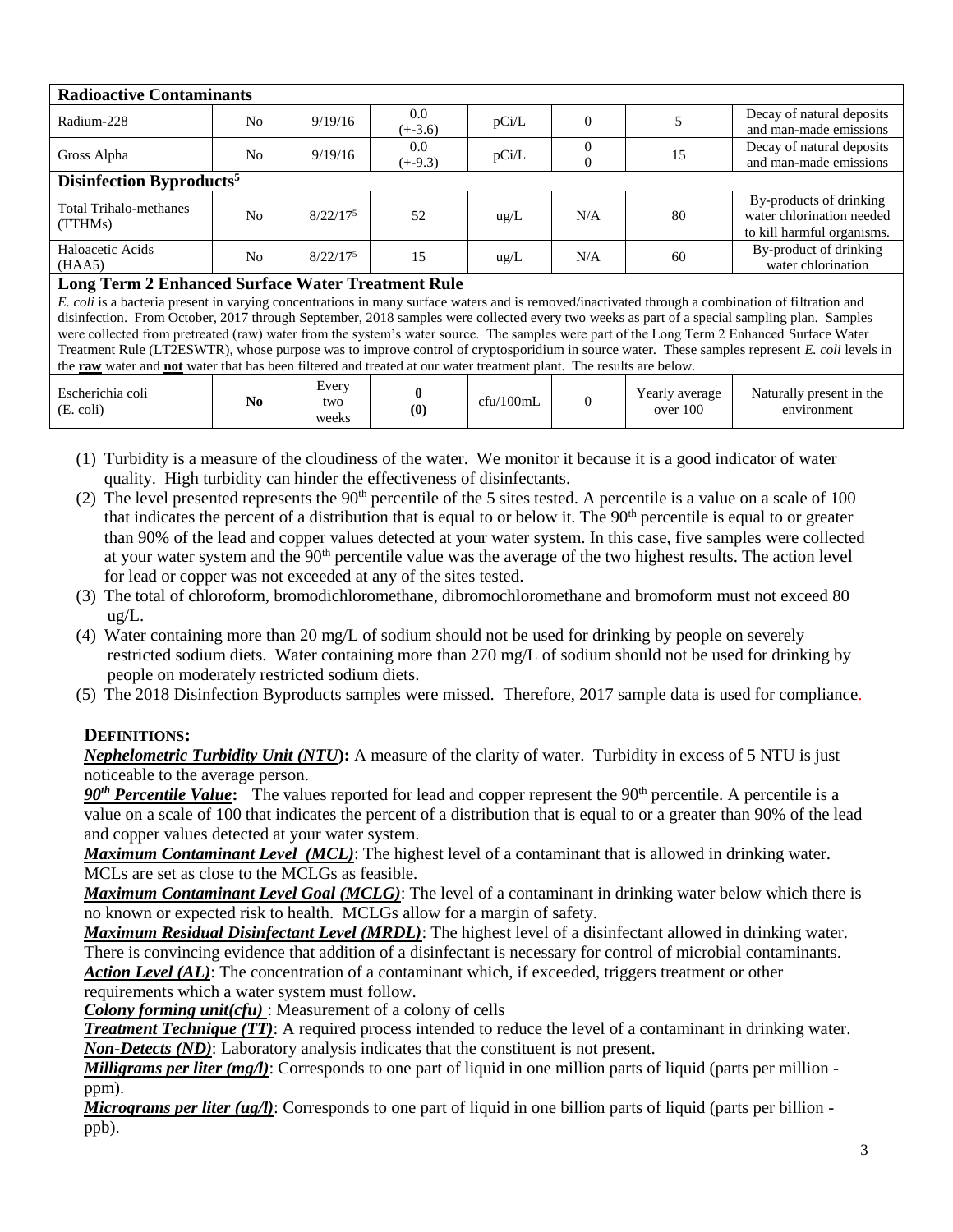*Picocuries per liter (pCi/L)*: A measure of the radioactivity in water.

*Haloacetic acids (five) (HAA5)* means the sum of the concentrations in milligrams per liter of five specific haloacetic acid compounds.

*Total Trihalomethane (TTHM)* means the sum of the concentration of trichloromethane (chloroform), dibromochloromethane, bromodichloromethane and tribromomethane (bromoform).

## **WHAT DOES THIS INFORMATION MEAN?**

As you can see by the table, our system had no violations. We have learned through our testing that some contaminants have been detected; however, these contaminants were detected below the level allowed by the State. We are required to present the following information on lead in drinking water:

If present, elevated levels of lead can cause serious health problems, especially for pregnant women, infants, and young children. It is possible that lead levels at your home maybe higher than at other homes in the community as a result of materials used in your plumbing. The Town of Springwater is responsible for providing high quality drinking water, but cannot control the variety of materials used in plumbing components. When your water has been sitting for several hours, you can minimize the potential for lead exposure by flushing your tap for 30 seconds to 2 minutes before using water for drinking or cooking. If you are concerned about lead in your water, you may wish to have your water tested. Information on lead in drinking water, testing methods, and steps you can take to minimize exposure is available from the Safe Drinking Water Hotline (1-800-426-4791) or at http://www.epa.gov/safewater/lead.

## **IS OUR WATER SYSTEM MEETING OTHER RULES THAT GOVERN OPERATIONS?**

During 2018, our system was in violation of the Stage 2 Disinfection Byproducts Rule (DBPR) because the August 2018 TTHM and HAA5 samples were missed. It should be noted that levels detected in 2017 were below the MCL. During 2018, our system was in compliance with all other applicable State drinking water operating, monitoring and reporting requirements. The Town of Springwater and LCDOH will continue to closely monitor the water system to ensure that the water quality is acceptable for all individuals being served.

# **DO I NEED TO TAKE SPECIAL PRECAUTIONS?**

Although our drinking water met or exceeded state and federal regulations, some people may be more vulnerable to disease causing microorganisms or pathogens in drinking water than the general population. Immunocompromised persons such as persons with cancer undergoing chemotherapy, persons who have undergone organ transplants, people with HIV/AIDS or other immune system disorders, some elderly, and infants can be particularly at risk from infections. These people should seek advice from their health care provider about their drinking water. EPA/CDC guidelines on appropriate means to lessen the risk of infection by Cryptosporidium, Giardia and other microbial pathogens are available from the Safe Drinking Water Hotline (800-426-4791).

# **WHY SAVE WATER AND HOW TO AVOID WASTING IT?**

Although our system has an adequate amount of water to meet present and future demands, there are a number of reasons why it is important to conserve water:

- Saving water saves energy and some of the costs associated with both of these necessities of life;
- Saving water reduces the cost of energy required to pump water and the need to construct costly new wells, pumping systems and water towers; and
- Saving water lessens the strain on the water system during a dry spell or drought, helping to avoid severe water use restrictions so that essential fire fighting needs are met.